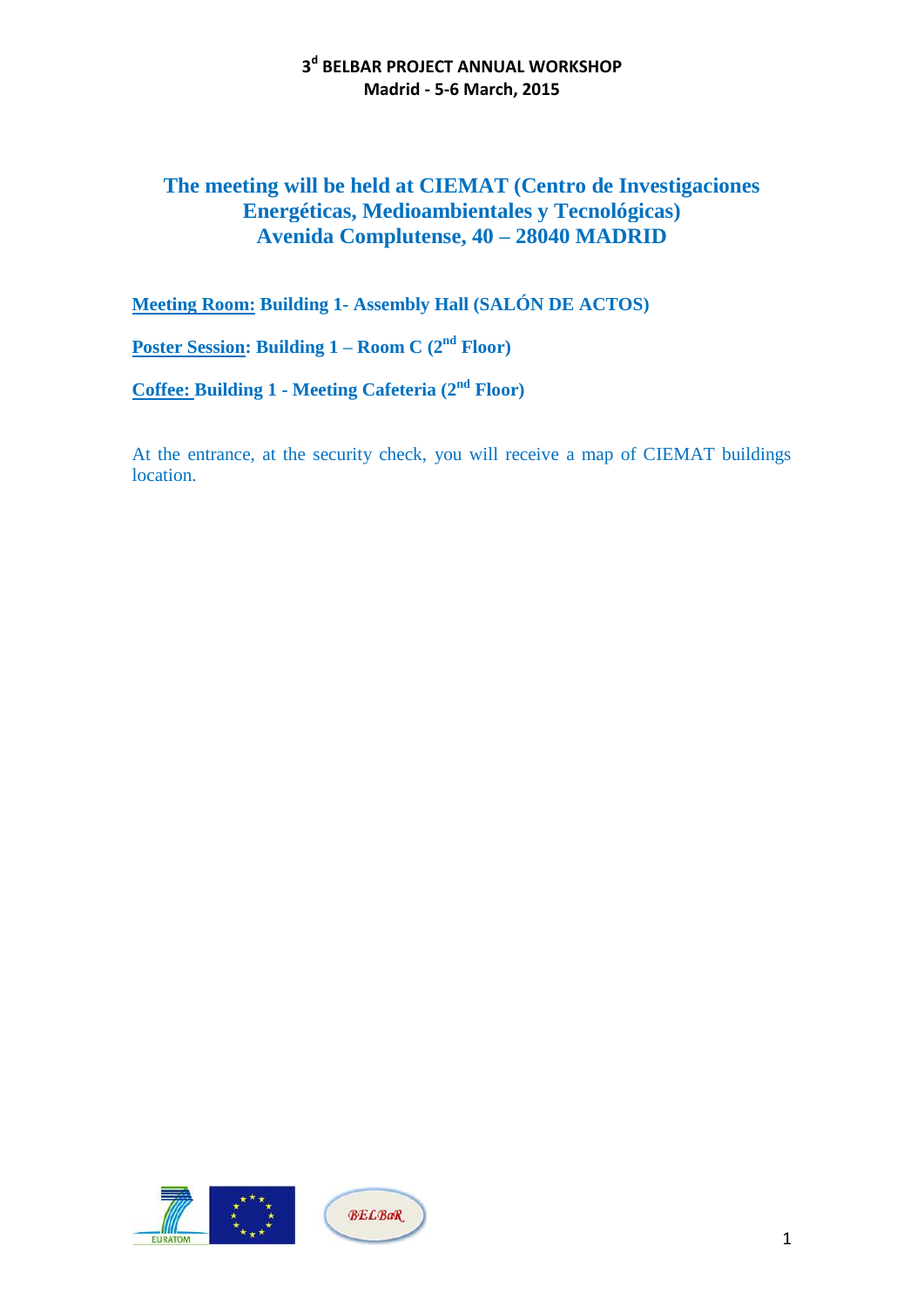# **AGENDA**

# **Thursday 5 March (Presentations)**

#### **9:30-10:00 Coffee**

**10:00 – 10:20 Welcome and Introduction from Coordinators** T. Missana / P. Sellin / Christian Nyström

#### **10:20 – 10:50 Treatment of colloids in the Safety Case: Synthesis of understanding for final State of the Art report.**

Lucy Bailey and Rebecca Beard (RWML, UK)

#### **10:50 – 11:20 Two swelling mechanisms of bentonite in slit experiments: initial and chemical swelling.**

Veli-Matti Pulkkanen and Marcus Olin (VTT, Finland)

#### **11:20 – 11:50 Measurement of water transport and free swelling of bentonite clay using X-ray imaging.**

Markku Kataja and Jarno Alaraudanjoki (University of Jyväskylä, Finland)

#### **11:50 – 12:20 Montmorillonite rheology.**  Rasmus Eriksson (B+Tech, Finland)

#### **12:20 – 12:50 Bentonite Erosion Experiments.**  F. Rinderknecht, M. Bouby, F. Friedrich, S.Heck, R. Götz, F. Huber, T. Schäfer (KIT-INE, Germany)

#### **13:00 – 14:30 Lunch**

### **14:30 – 15:00 Influence of the physico-chemical and crystallographic properties of clay minerals on erosion processes.**

AM. Fernandez (CIEMAT, Spain)

#### **15:00 – 15:30 Update of erosion experiments at CIEMAT.** U. Alonso, T, Missana, M. García.Gutierrez, A. M. Fernandez, N. Mayordomo, M. Mingarro, T. López,-Torrubia, J. Morejon, P. Gil. (CIEMAT, Spain)

### **15:30 – 16:00 The design, implementation and evaluation of an artificial fracture database for the BelBar Project.**

T. Schatz (B+Tech, Finland)

### **16:00 – 16:30 Modelling of bentonite erosion applied to Schatz et al (2013) experiments.**

L. Moreno, I. Neretnieks, L. Liu (KTH, Sweden)

**16:30 – 17:30 Steering Committee Meeting**

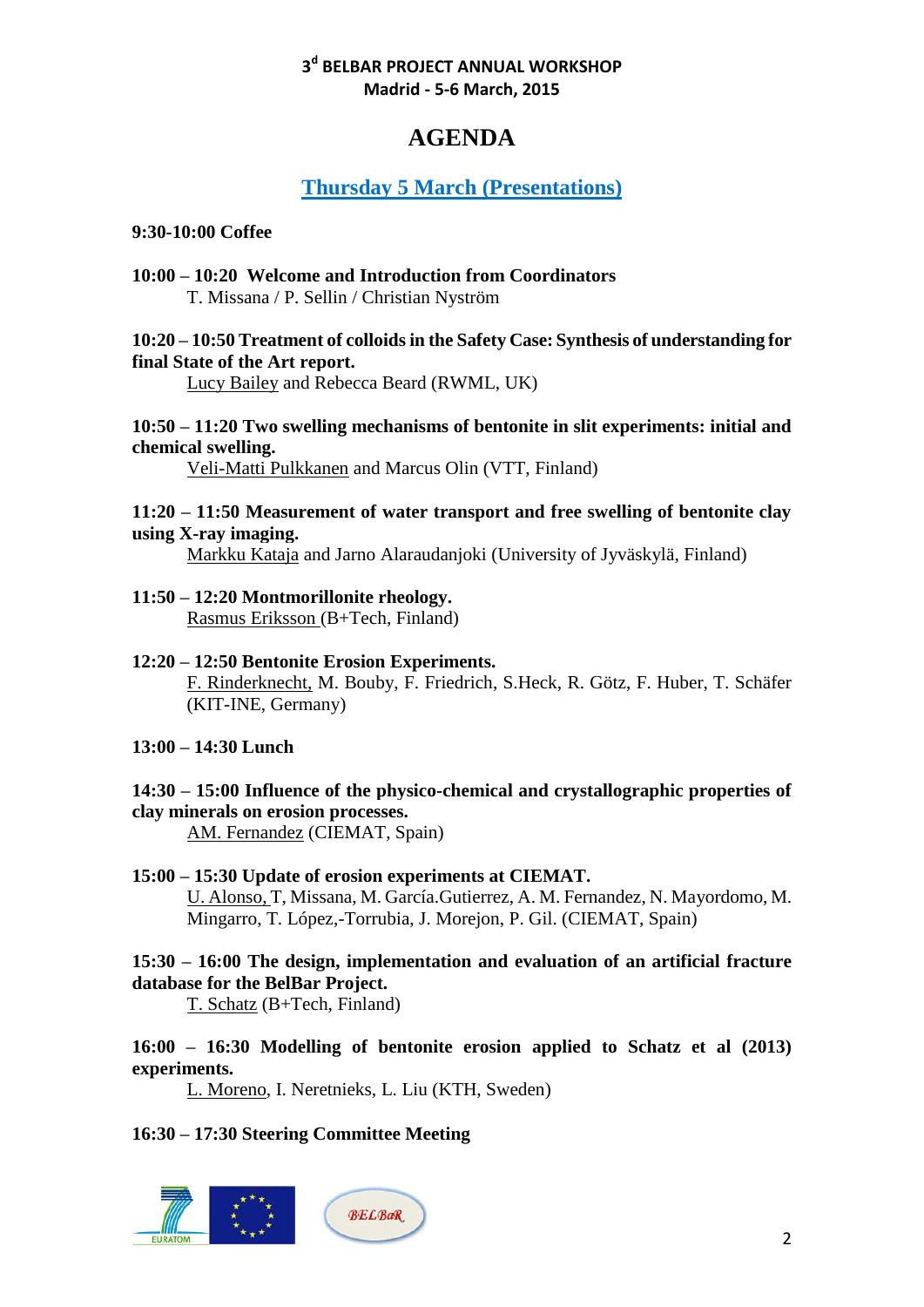# **Thursday 5 March (Poster Session) 18:00 -20.00 h**

- **1. Study of <sup>137</sup>Cs Transport through a column filled with crushed granite in presence of bentonite colloids – WP3**  K. Videnská and R. Cervinka (UJV-Rez, Czech Republic)
- **2. Formation and stability of An-silica colloids.**  S.Weiss, R. Husar, C. Henning, H. Zänker (HZDR, Germany)
- **3. A macroscopic and spectroscopic investigation of neptunium (V) adsorption on montmorillonite and corundum** O. Elo, N. Huittinen, K. Müller, A. Ikeda Ohno, A. Scheinost, P. Hölttä (University of Helsinky, Finland)
- **4. Radiolabelling of colloids for highly sensitive detection in complex systems**  H. Hildebrand, S. Schymura, K. Franke (HZDR, Germany)
- **5. Influence of organic matter (fulvic acids) on the long term stability of clay colloids prepared under different chemical conditions.**  M. Bouby, Y. Heyrich, S. Heck, S. Hilpp, T. Schäfer (KIT-INE, Germany)
- **6. Bentonite Erosion Experiments**  F. Rinderknecht, M. Bouby, f. Friedrich, F, Huber, T. Schäfer (KIT-INE, Germany)
- **7. Colloid erosion dependence on clay smectite content.** U. Alonso, T. Missana, A.M. Fernández , T. López-Torrubia, N. Mayordomo (CIEMAT, Spain)
- **8. Overview of the results from colloid samplings at the GTS from 2006 to 2014.**  T. Missana, U. Alonso, M. García-Gutierrez (CIEMAT, Spain).
- **9. Size distribution of bentonite colloids upon fast disaggregation in low ionic strength waters.**

N. Mayordomo, C. Degueldre, U. Alonso, T. Missana (CIEMAT, Spain)

- **10. Update of KTH results. NA** Guomin Y. (SKB, Sweden)
- **11. Microstructure of Na-Montmorillonite** M. Matusewicz et al. (VTT, Finland)
- **12. Reology measurements on Ashapura Bentonite.** U. Nilsson and M. Hedström (Clay Technology, Sweden)